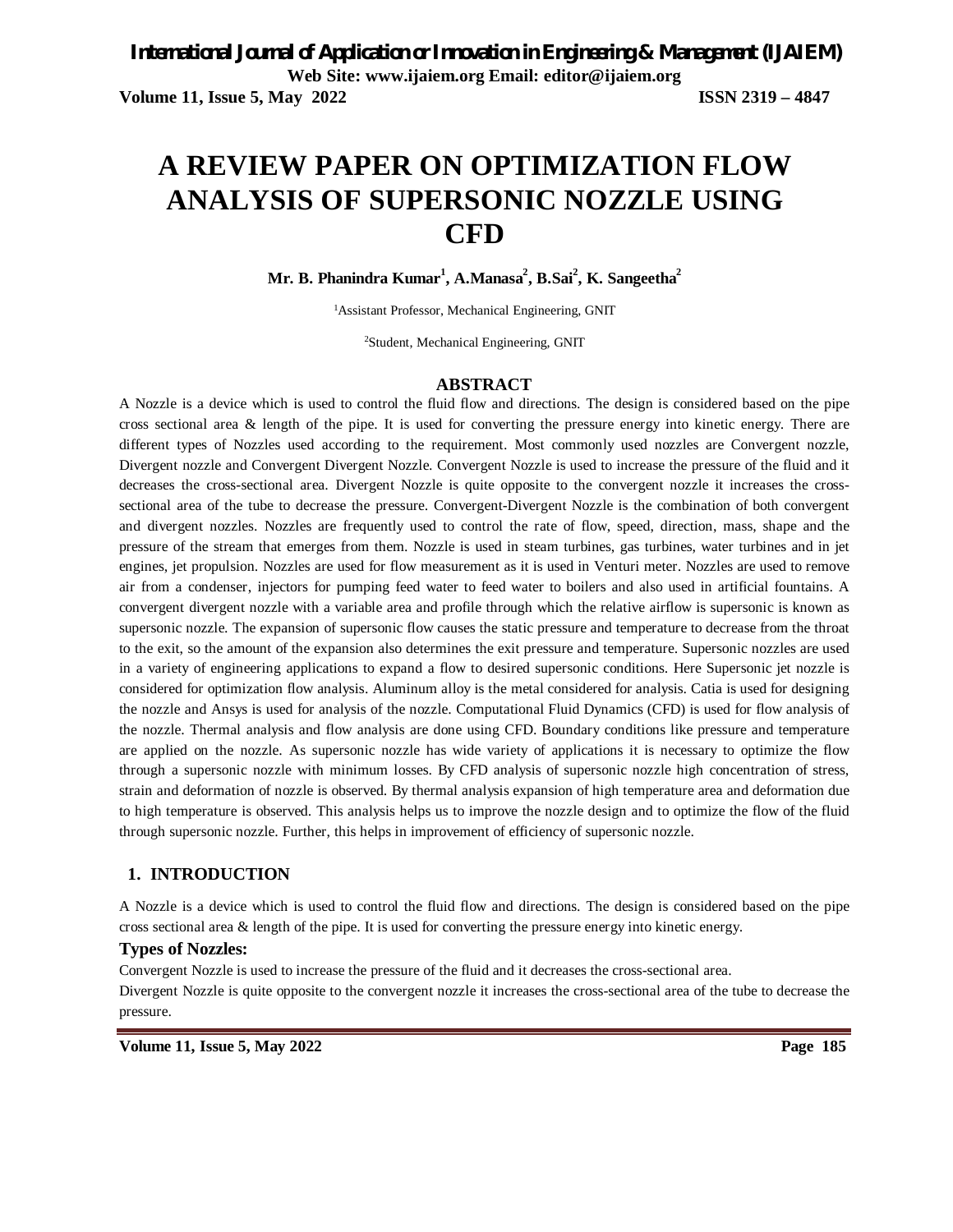### *International Journal of Application or Innovation in Engineering & Management (IJAIEM)* **Web Site: www.ijaiem.org Email: editor@ijaiem.org Volume 11, Issue 5, May 2022 ISSN 2319 – 4847**



Convergent-Divergent Nozzle is the combination of both convergent and divergent nozzles.

Fig: Types of nozzles

Mach number is the ratio of the speed velocity to the speed of the sound at surrounding medium.

Sonic nozzle is defined as the inlet flow is equals to the outlet flow of the region.

Supersonic flow is the speed of an object that is greater than the speed of the sound. It ranges up to 1.3 to 5.0. Hypersonic means that travels that above  $5X$ (times) speed sound. Its ranges up to greater than  $5$  ( $>5$ )

### 2. **Literature Survey:**

**Pathan Khizar Ahmed** This paper says that intensity of velocity is found to have an increasing trend with increment in divergent angle thereby obtaining an optimum divergent angle, eliminates instabilities due to shock and satisfy the thrust requirement from the nozzle. CFD analysis is conducted to analyze flow pattern. At different divergent angles velocity magnitude, Static pressure, turbulent intensity and static temperature are analyzed using CFD. The author says that oblique shocks are formed during flow through the nozzle, when the divergent angle was low and as the divergent angle is increased the shock is completely eliminated from the nozzle. This could be considered as good design for the nozzle. [1] **Snehil Varghese** In this paper the convergent-divergent nozzle with varying cross- section are designed and are investigated by numerical simulations. By keeping all input parameters constant divergent angle is varied, Velocity, pressure and Mach number contours are compared for every nozzle configuration using CFD. It is found that the study says that 9.5degrees nozzle angle is the best suited for the maximization outlet thrust and velocity. Small variation of nozzle angle leads to reverse flow in the divergent section which is not acceptable because high negative pressure was observed in the whole flow region. The limitation of this study is that the flow is taken to be turbulent thus the study is not applicable for certain applications. [2]

**Bovas Herbert Bejaxhin ALPHONSE Mohamed K**. In this study, the compressed air is used considering it as perfect gas, the desired nozzle is designed and evaluated. The author says that the internal compressible flow along a passage is usually affected by a number of different conditions like shear stress, heat transfer, cross-sectional area change and shock and expansion waves. The performance of aircrafts depends on the improved and properly integrated propulsion systems which rely on the design of the nozzle. This study can be utilized in creating software that is used for the analysis of compressible flow and also utilized for different gases and different operating conditions. This involves reducing the required driving pressure by modifying the geometry of the passage. [3]

**Dushyant Kalihari** In this paper, for two-dimensional study, MATLAB program is developed for scheming minimum length of the supersonic nozzle for the optimum ratio at the nozzle exit with uniform flow at the divergent section of the nozzle. The planning issues square measure targeted at the radiating section. This can be obtained by contacting the growth section and reducing the entire length of the nozzle. The study says that the essential feature needed to realize steady, sustained supersonic flow is that the nozzle contour. The required exit ratio is achieved [4]

**Brijesh Patel** This paper consists of Computational Analysis of a Convergent Divergent Nozzle. Ejector mainly uses the principle of fluid dynamics for pumping. Software SED is used for calculations. 3D models are developed using AutoCAD. CFD analysis in ANSYS is done, Mach number, pressure and a temperature variation at different fluid positions along the

**Volume 11, Issue 5, May 2022 Page 186**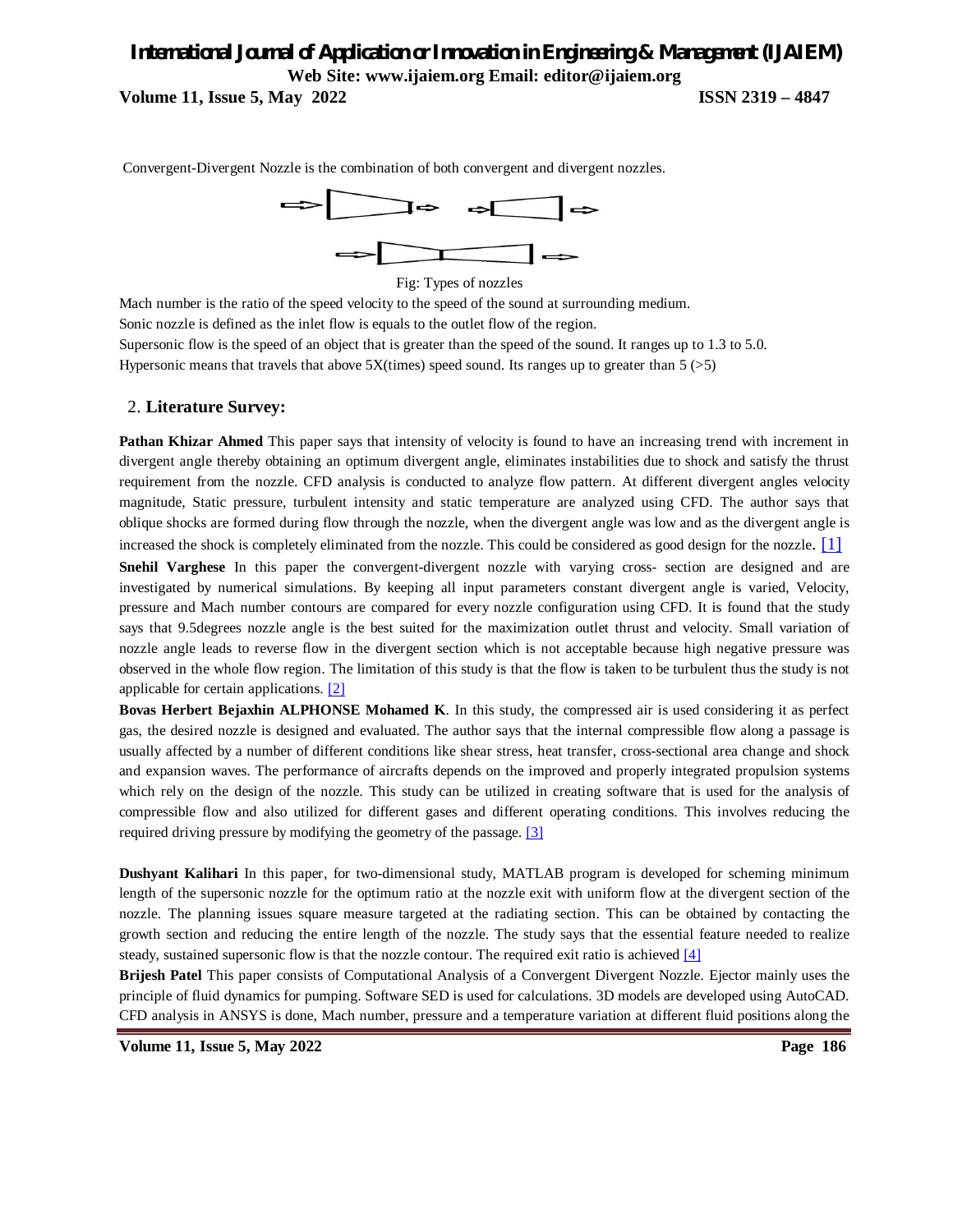**Volume 11, Issue 5, May 2022 ISSN 2319 – 4847**

flow is applied. Unlike pressure and Mach number the value of inlet temperature decreases at throat and increases gradually. At the end the convergence is achieved with the designed shape of the CD nozzle to drain out the low-pressure exhaust gases to the ambient. This says that the rate of decrease of temperature is directly proportional to the inlet fluid temperature.  $\boxed{5}$ 

**S. A. Khan** In this paper has been administered with AN aim to introduce an additional economical and higher activity nozzle. In increasing procedure Fluid Dynamics connected explorations in industries; the implementation of additional economical and better activity nozzles is going to be essential. This project's objective is to bring nearer to the fact. This includes style of various shapes of nozzles on the idea of reference knowledge that had given a practical impact to the analysis of the nozzle and conjointly evaluated their performance. CFD has given a practical approach of testing of those nozzles by applying normal, constant and ranging conditions to the various parameters module through analysis results are obtained and evaluated which is able to be primary supply for the more exploration within the style and analysis of nozzles. These can kind the bottom for more analysis in style and development of various shapes of nozzle. [6]

**P. S. Dabeer** In this paper propulsion installations have a major impact on the general potency of engine systems, significantly for supersonic and hypersonic flight vehicles. To assess the impact of a nozzle style on World Wide Web thrust and specific fuel consumption for a given engine style, either the nozzle performance characteristics should be known beforehand, analyzed to work out performance. This report describes a series of analyses that are developed into a performance for engine nozzle systems. The methodology will be accustomed predict performance for a given nozzle geometric style. [7]

**Mihir Baranwal** This paper presents the CFD analysis to check the result of space and nozzle pressure on the flow of axesymmetric fast enlargement from convergent-divergent nozzles to a circular duct of larger cross-sectional space than that of nozzle exit space. The study is that specialize in the pressure and rate distribution on its length. The analysis is completed by variable the realm ratios and nozzle pressure ratios. Zone-type specifications explain the physical and operational characteristics of the model at its boundaries and among specific regions of its domain. To research all the cases, the boundary conditions outlined in annoys fluent square measure pressure recess at recess and pressure outlet at outlet. [8]

**Vikky Chobey** In this paper Nozzle part of a rocket has been below constant development and analysis for higher potency and performance. A nozzle is essentially a 2-Dpipe visualized in 3-Dwith varied cross- sectional space accustomed direct and accelerates the flow of gases created by the combustion chamber. This analysis includes study of style of many nozzles and examination them with the present ones as within the advancing years varied organizations square measure going to explore different planets for analysis functions to check their habitat and to seek out an improved home. There would be issue in operative nozzles wherever the atmosphere is totally different than on Earth. There square measure several crucial planets wherever the atmosphere consists of the many different gases like gas, helium, gas and dioxide wherever the nozzle efficiency should be maintained. So, the current study incorporates varied parameters like Mach speed, temperature and pressure. A series of CFD simulations square measure carried out to know the nozzle potency at totally different conditions of temperature by critical appraisal of nozzles in ANSYS Fluent and planning in CatiaV5. [9]

**G. Susheel Narayan** A rocket needs high thrust with that it might fly within the sky and location that is achieved by convergent divergent nozzle. A convergent-divergent nozzle could be an outstanding a part of rocket such to produce optimum thrust to drive it into the skies with high rate. Exhaust gases setting out of the nozzle have supersonic flow i.e., their Mach number is larger than one. The target of this paper is to interpret and analyze however the modification in throat diameter changes the thrust of focused divergent nozzle. This study computes the flow of gases within the focused divergent nozzle victimization commercially offered procedure fluid dynamics (CFD) tool ANSYS FLUENT. Totally

**Volume 11, Issue 5, May 2022 Page 187**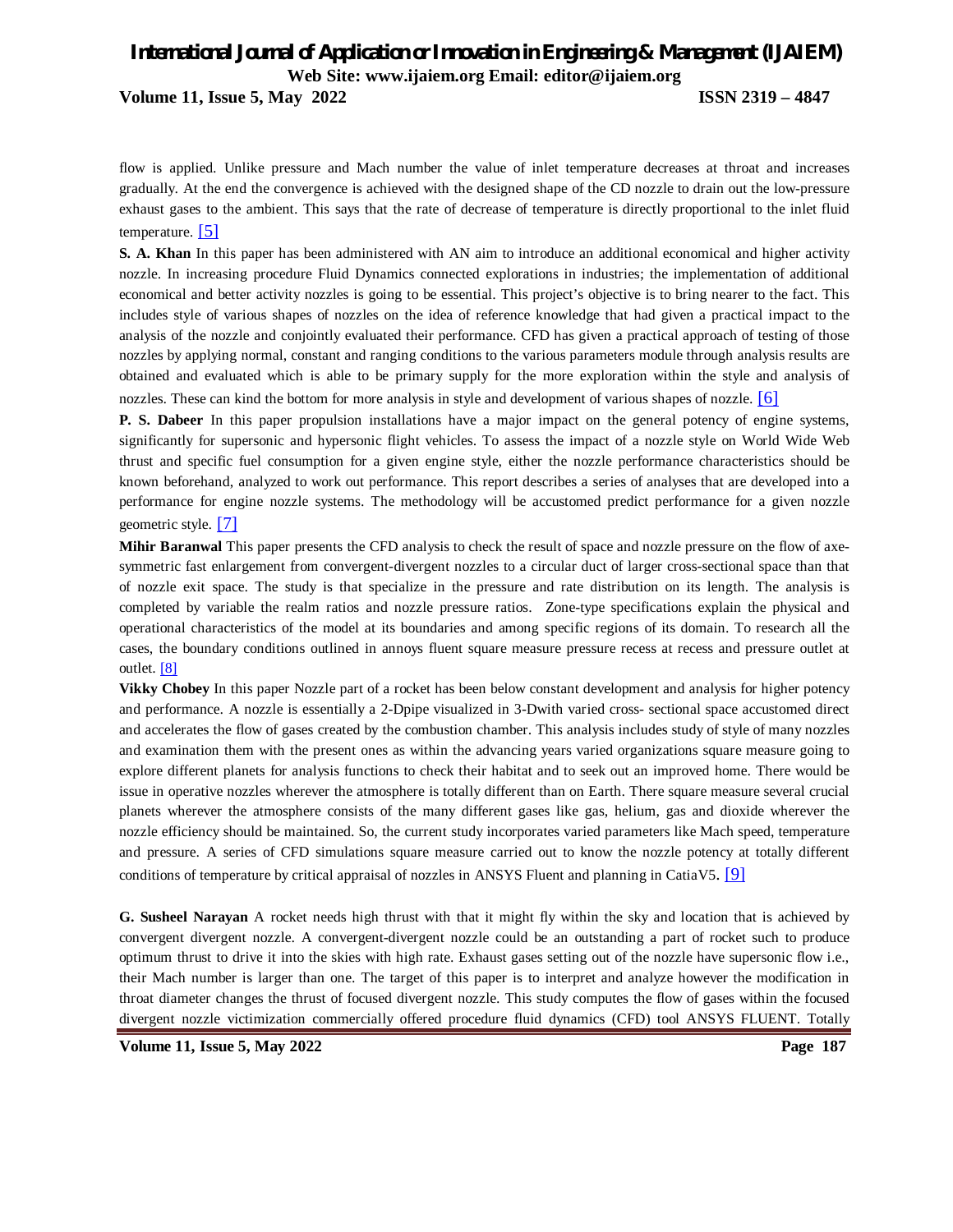**Volume 11, Issue 5, May 2022 ISSN 2319 – 4847**

different completely different models are taken that differ in their throat diameter and also the material used and also the outcomes have been compared to the quality ones presently used. [10]

**P. Mani Kiran** In this paper CFD may be a branch of hydraulics that admit numerical ways and algorithms to resolve and analyze downside that involves fluid flow. CFD analysis has been wont to analyze flow pattern of supersonic rocket nozzle at varied degree of divergent angle, physicist numbers etc. This paper aims to check the behavior of flow in convergent divergent nozzle by analyzing varied parameters like static pressure, temperature and speed in physicist No mistreatment procedure fluid dynamics computer code (C.F.D). These results were additional premeditated comparison them with analytical values. During this section we tend to prove the continuity Equation within the C-D Nozzle with necessary knowledge. [11]

**Kumar Uttam et al** The author says that the experimental and CFD results of mach number for Divergent Convergent Nozzle shows very good agreement for same boundary conditions. Pressure contour is maximum at inlet and it is falling down with the axial length of the nozzle and the velocity gradient is low at inlet and it goes up with the axial length of the nozzle. Computational Fluid Dynamics software is used to obtain the values of pressure and Mach number in Ansys software. The author used CVM (Computational Volume Method) to solve the governing equation of the fluid flow under boundary conditions. Divergent angle is varied and the nozzle is analyzed using CFD. Optimization of divergent convergent angle is also done by the author.[12]

**MD. Safayet Hossain** The author compared flow analysis of two different nozzles. The input parameters are kept constant. Modelling is done and Computational fluid Dynamics software is used for analysis, then the results are compared. The difference between the two nozzles is the divergent angle. It is observed that the nozzle with more outlet divergence angle gives higher velocity at outlet than the nozzle with low divergence angle, the nozzle with high divergence angle has high mach number and the nozzle with low divergence angle has low mach number compared to the nozzle with high divergence angle. Pressure for the nozzle with high divergence angle is less at the outlet and the pressure at the outlet is more for the nozzle with the low divergence angle. The author also says that the variations in different parameters and properties of nozzles are occurred due to change in divergence angle from throat towards the expansion zone.[13]

**Venkatesh C Jaya pal Reddy** This paper provides a discussion about the design procedure of supersonic convergent divergent nozzle. The Convergent Divergent nozzle both conical and contour is designed by the author. He assumed that the gas flowing through the supersonic nozzle is ideal gas, the flow is isentropic, frictionless and adiabatic, the gas flow is constant, the gas flow is along a straight line from inlet to exhaust of the nozzle, and the flow is compressible since the flow is at very high velocities. Fluent is utilized to solve the equations and the author observed that the counter nozzle gives a greater expansion ratio comparatively to a conical nozzle. The conical nozzle has a simple geometry and easy to fabricate whereas the Contour nozzle has a complex geometry and is difficult to fabricate.[14]

**Tapas Kumar Nandi and Prosun Roy** The author says that we have accurately model the inertia force for compressible flow simulation. The compressible flow in convergent divergent nozzle is investigated by using Finite Volume Method (FVM) for solving partial differential equations; the normal shock had been obtained by using gas table. The flow is considered a two dimensional compressible and supersonic nozzle, characterized by the presence of walls requires the consideration of viscosity effects. It is observed that oblique shocks are formed during flow through the nozzle and the shock is completely eliminated when the divergent angle is increased. The static pressure decrease with increasing divergent angle, the shock goes on increasing by decreasing the operating pressure ratio. Near the wall the Mach number is decreasing for all the nozzles, this is due to the viscosity and turbulence in the fluid.[15]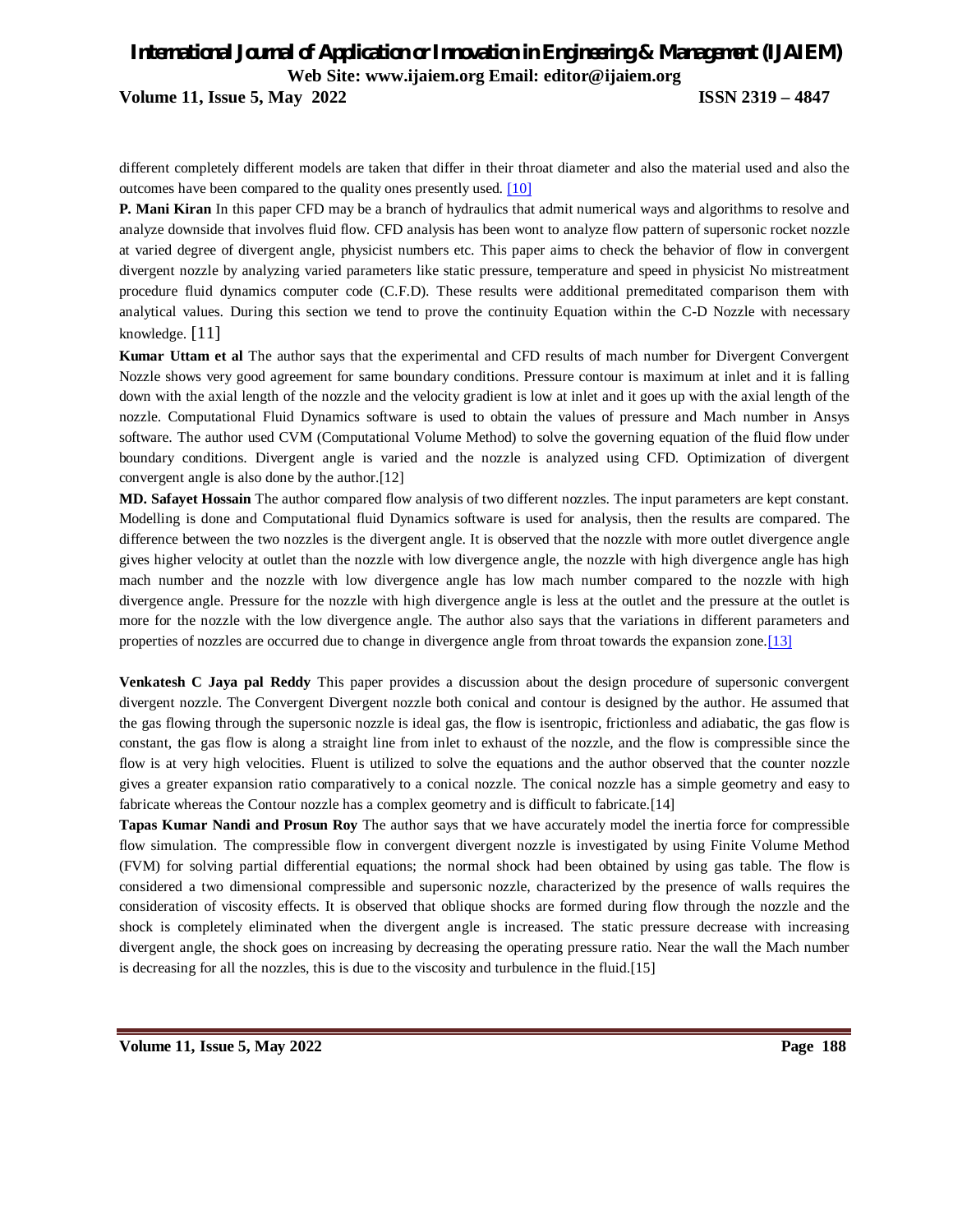**Volume 11, Issue 5, May 2022 ISSN 2319 – 4847**

**Yesu Ratnam.Maddu Md. Azeem** The author concentrated on the determination of the variation of flow parameters like pressure, temperature, velocity and density. Computational Fluid Dynamics software is used for analysis. In this paper the author used Finite Volume Method to study flow through the convergent divergent nozzle. The author used PTC Creo Parametric 3.0 for modelling of the nozzle geometry. Boundary Conditions like pressure and temperature at inlet and outlet are applied. The analysis of Convergent Divergent nozzle is carried out in ANSYS to obtain the flow properties like temperature, pressure, velocity and density. The Author says that velocity is increased rapidly and at the exhaust velocity is very high, the density of the fluid flow through the nozzle changes from inlet to the outlet gradually. He says that the flow is supersonic before the shock and subsonic after the shock by observing the shock waves, the higher the Mach number the higher shock will be generated.[16]

**C.SATHEESH A.ARULMURUGU** The author observed flow properties like pressure, velocity, temperature and Area by varying the Mach number value. He says that there is no way to reach Mach number value of 1. CAD modelling software Solid works 2012 is used by the author to generate model of convergent divergent nozzle. It is observed that by increasing the convergent area increases the velocity in a convergent divergent nozzle. Analysis of the nozzle is done by using the Ansys fluent 12. He says that at end of the experiment the pressure of the nozzle is increased from convergent duct to divergent duct, velocity of the nozzle is increased from convergent duct to divergent duct. When two phase flow in convergent-divergent nozzle is carried out the feed water temperature is as low as possible below the boiling point at the inlet of the convergent divergent nozzles.[17]

**Vishwajeet Yadav, Pawan Kumar Tiwari** The author observed the effects of convergence and divergence half angles on the performance of a nozzle at different pressure ratios and is investigated numerically. The baseline geometry was modified by changing the convergence and divergence angles. The author kept the parameters constant by changing the convergent and divergent angles. ANSYS is used for simulation of the nozzle; CFD solver is used to carry out the Analysis work is ANSYS CFX. CFD study of the compressible through convergent conical nozzles to investigate the effect of the nozzle performance and observed that the Mach number increases from inlet to outlet and the shock is observed at the throat of the convergent divergent nozzle and also the velocity increase from inlet to outlet continuously.[18]

**Anup Singh Nikita Shukla** The author analyzed the Rocket Engine Nozzle usually being used in rocket engine; the convergent divergent nozzle has two major types of contours namely conical and parabolic. CFD is used for analysis of the rocket engine nozzle, the conical and parabolic nozzle contour using ANSYS Fluent. Taguchi Methodology which focuses on quality improvement and product and processes insensitive to manufacturing and environment variations is used for geometrical optimization of the nozzle. The author observed that the parabolic nozzle contour is better by analysis. Software tool Minitab is used for optimization. Author says that the Optimization resulted in maximization of thrust and Mach number considering the area ratio, angle ratio and length ratio as constants. The nozzle geometry is successfully optimized to obtain relatively higher thrust and velocity is found to be increased.[19]

### **References:**

- 1. IOSR Journal of Mechanical and Civil Engineering (IOSR- JMCE) ISSN: 2320–334X PP 05-066
- 2. The International Journal of Engineering and Science (IJES) ISSN (online): 2321-0613
- 3. Research Gate (Mohamed K. Elshebani)
- 4. IJERTV ISSN: 2IS1-10026
- 5. International Journal of Mechanical and Production Engineering Research and Development (IJMPERD)
- 6. AEGAEUM JOURNAL ISSN NO: 0776-3808
- 7. Lewis Research Center under Contract NAS3-27186 NASA Contractor Report 20412
- 8. IOSR Journal of Mechanical and Civil Engineering (IOSR-JMCE) e-ISSN: 2278-1684, p-ISSN: 2320–334X PP 05-07
- 9. International Journal of Engineering Research & Technology (IJERT) ISSN: 2278-0181

**Volume 11, Issue 5, May 2022 Page 189**